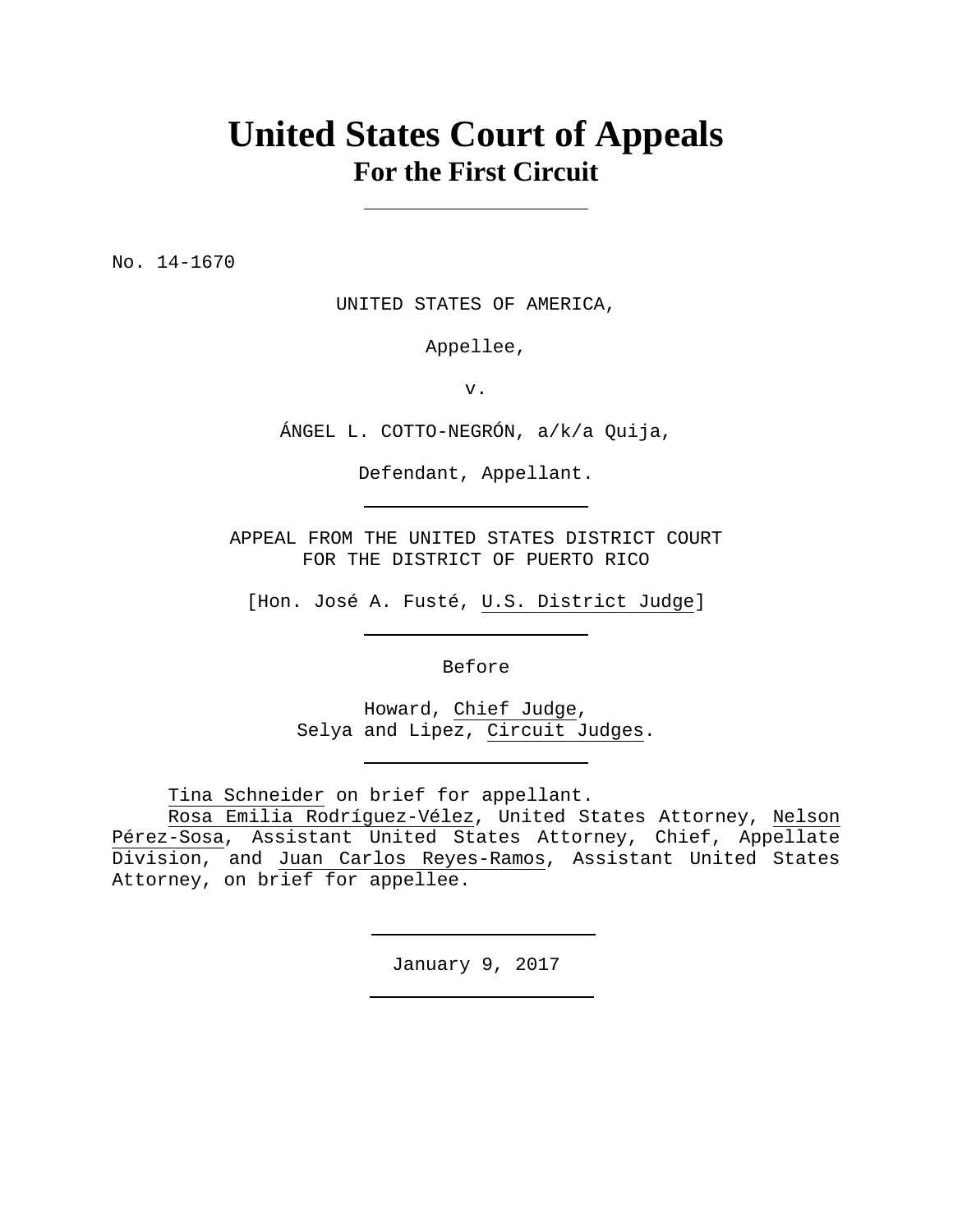**LIPEZ**, **Circuit Judge**. Appellant Ángel Cotto-Negrón pled guilty to one count of committing a Hobbs Act robbery in violation of 18 U.S.C. § 1951(a) and was sentenced to a prison term of 120 months. On appeal, he challenges his sentence as both procedurally and substantively unreasonable. We agree that the sentence was procedurally unreasonable because it was premised on factual findings that are not supported by any evidence in the record. Accordingly, we vacate the sentence and remand the case for resentencing.

**I.**

In setting forth the facts of this case, we draw upon the stipulated facts in the plea agreements of Cotto-Negrón and his co-defendants and their respective presentence investigation reports ("PSRs").

In December 2010, Cotto-Negrón and a number of codefendants met several times to plan a robbery of a Kmart store located at San Patricio Plaza in Guaynabo, Puerto Rico. On December 31, Cotto-Negrón, along with William Zambrana-Sierra, Analdi Tanco-Moreno, and one other co-defendant, drove with accomplice Edgar Velazquez-Fontanez to the Kmart, dropping Velazquez-Fontanez off to execute the robbery. There is no evidence in the record indicating which of the co-defendants was the driver of the car. Velazquez-Fontanez entered the store and hid in the sporting goods section until the store closed. He

- 2 -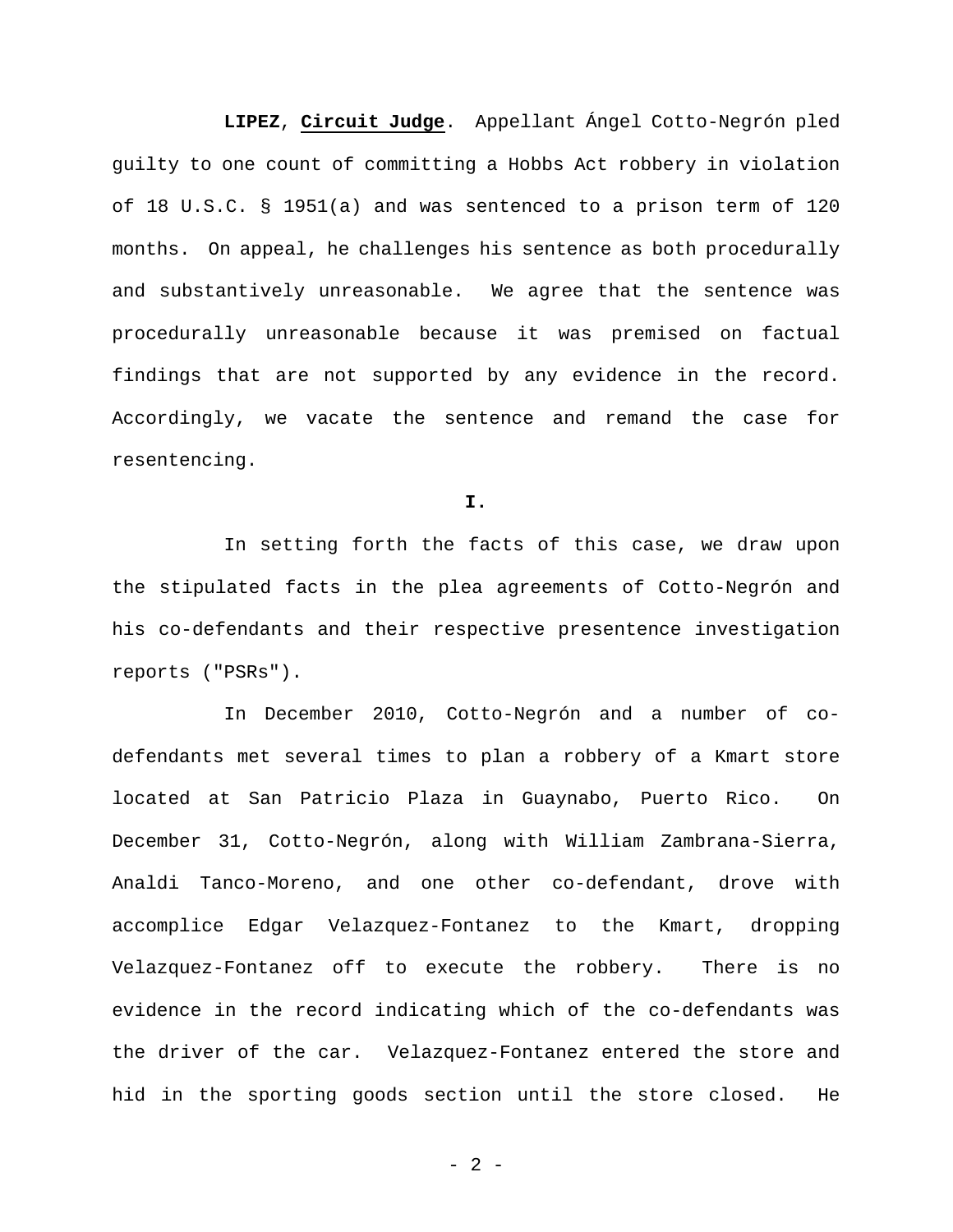announced to two night crew employees that the store was being robbed and then struck one of the employees with the butt of a firearm, causing bleeding and a laceration to the victim's head. Velazquez-Fontanez next tied up the employees and began stealing merchandise. After more employees arrived at the Kmart in the morning, Velazquez-Fontanez forced the manager to open the store safe, and he took the money inside. He exited the store with the merchandise and cash, exceeding \$50,000 in total value. At that point the same group of accomplices arrived back at the Kmart, picked up Velazquez-Fontanez, and drove off.

In September 2013, a grand jury issued a five-count indictment related to the robbery of two Kmart stores, including the Kmart at San Patricio Plaza. Cotto-Negrón, Zambrana-Sierra, and Tanco-Moreno were charged under count one, conspiracy to commit robbery, and count three, robbing the Kmart at San Patricio Plaza, both in violation of the Hobbs Act, 18 U.S.C. § 1951(a). They were not charged under any other counts in the indictment.

All three agreed to plead guilty to count three in exchange for dismissal of the conspiracy count. Each of their plea agreements incorporated identical stipulated facts regarding their illegal activity, and the PSRs of Cotto-Negrón and Zambrana-Sierra likewise contained an identical recitation of facts

 $- 3 -$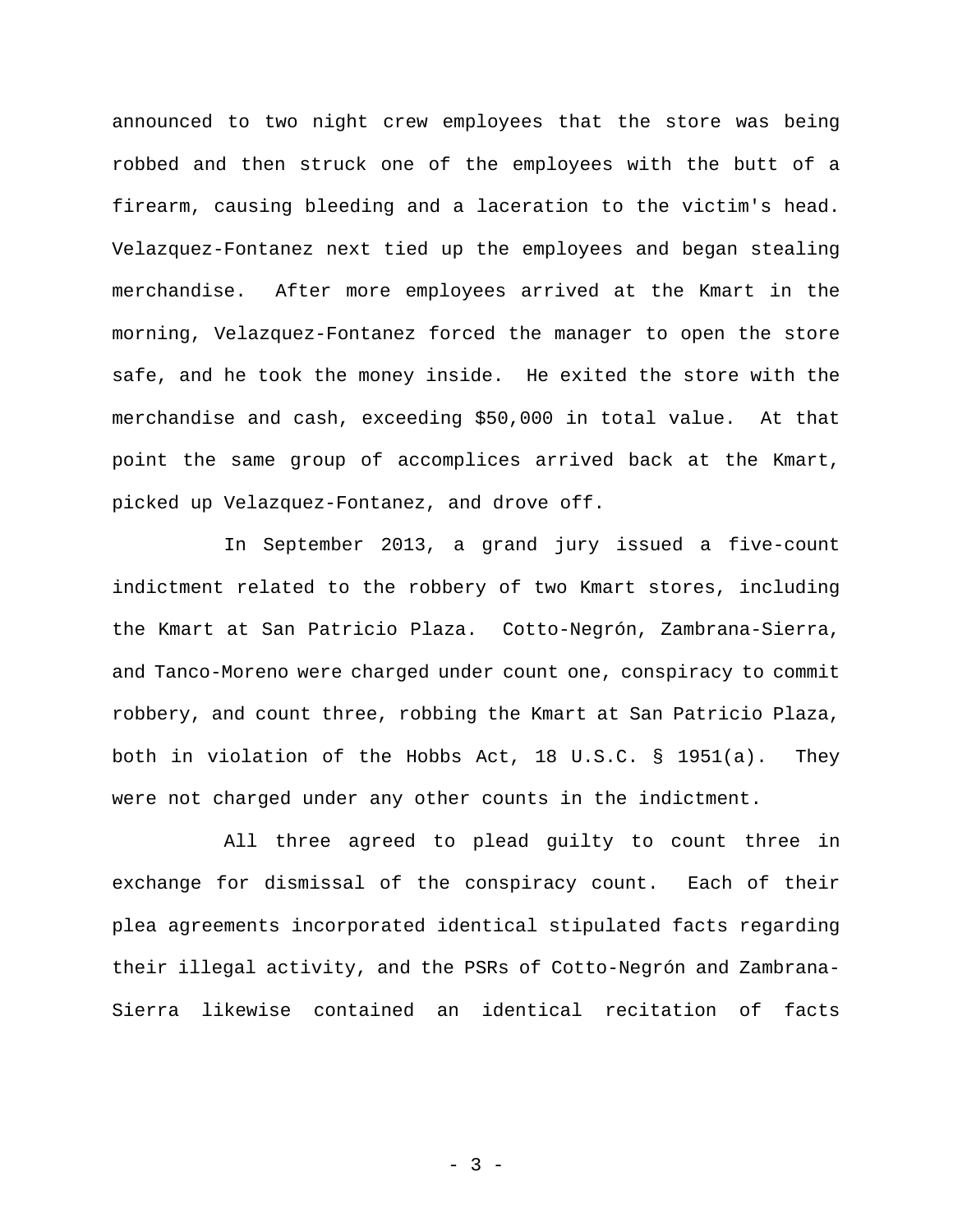describing the San Patricio robbery and their respective roles in the crime.1

As part of their respective plea agreements, Cotto-Negrón, Zambrana-Sierra, and Tanco-Moreno each agreed with the government to a recommended Sentencing Guidelines calculation at a total offense level of 26.<sup>2</sup> Zambrana-Sierra and Tanco-Moreno were both sentenced in accordance with their agreements at the low end of the Guidelines range consistent with their respective criminal histories.

Cotto-Negrón was sentenced one day after Zambrana-Sierra. As with the other two defendants, the court accepted the calculation recommended in his plea agreement -- but with one addition. Citing a recommendation by the probation office in Cotto-Negrón's PSR**,** the court announced at the sentencing hearing that it was including a two-level Guidelines enhancement because

 $1$  Tanco-Moreno's PSR is not a part of the record in this case, but we have no reason to believe that the facts concerning the San Patricio robbery in Tanco-Moreno's PSR are any different from those described in Cotto-Negrón's or Zambrana-Sierra's PSRs.

 $2$  Each defendant agreed to the same recommended Guidelines calculation: A base offense level of twenty, see U.S.S.G. § 2B3.1(a); five additional levels for the brandishing or possession of a firearm, see U.S.S.G. § 2B3.1(b)(2)(C); two additional levels for the physical restraint of a victim, see U.S.S.G. § 2B3.1(b)(4)(B); two additional levels because the value of the loss was greater than \$50,000, see U.S.S.G. § 2B3.1(b)(7)(C); and the subtraction of three levels for acceptance of responsibility, see U.S.S.G. § 3E1.1.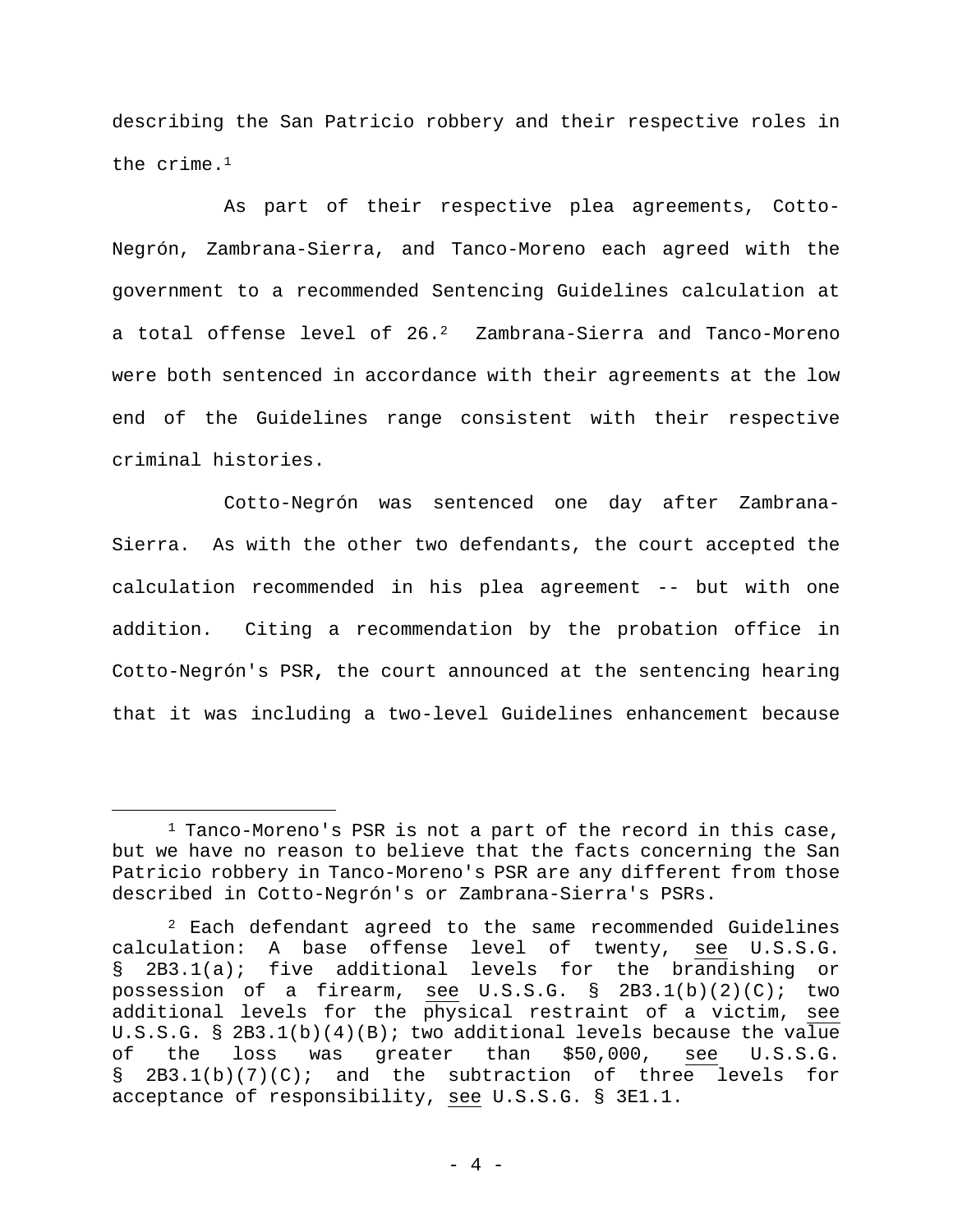a victim had sustained a bodily injury.<sup>3</sup> The resulting total offense level for Cotto-Negrón was thus 28.

Cotto-Negrón's lawyer objected to the application of the bodily injury enhancement because the court had not imposed it on the two other co-defendants. The following colloquy then ensued:

> COURT: Don't talk about yesterday's sentence, because the individual in that case did not drive anybody to the Kmart, nor picked up any victims in the Kmart. It's completely different. It's not the same.

> DEFENSE COUNSEL: As I understand it, Your Honor, they're in the same situation.

> COURT: No. No. They are not in the same situation.

> DEFENSE COUNSEL: Your Honor, the statement of facts is the same.

> COURT: No, they are not the same. They are not the same by any means.

\* \* \*

COURT: Have you read the PS[R] from yesterday's defendant?

DEFENSE COUNSEL: No, Your Honor.

COURT: So how do you know it's the same?

DEFENSE COUNSEL: Because, Your Honor, the level of participation, during the process of gathering information from the case, they were

 <sup>3</sup> Guidelines § 2B3.1(b)(3) provides: "If any victim sustained bodily injury, increase the offense level according to the seriousness of the injury[.]" A bodily injury that does not amount to serious, permanent, or life-threatening bodily injury is assigned an increase of two levels. Id. § 2B3.1(b)(3)(C).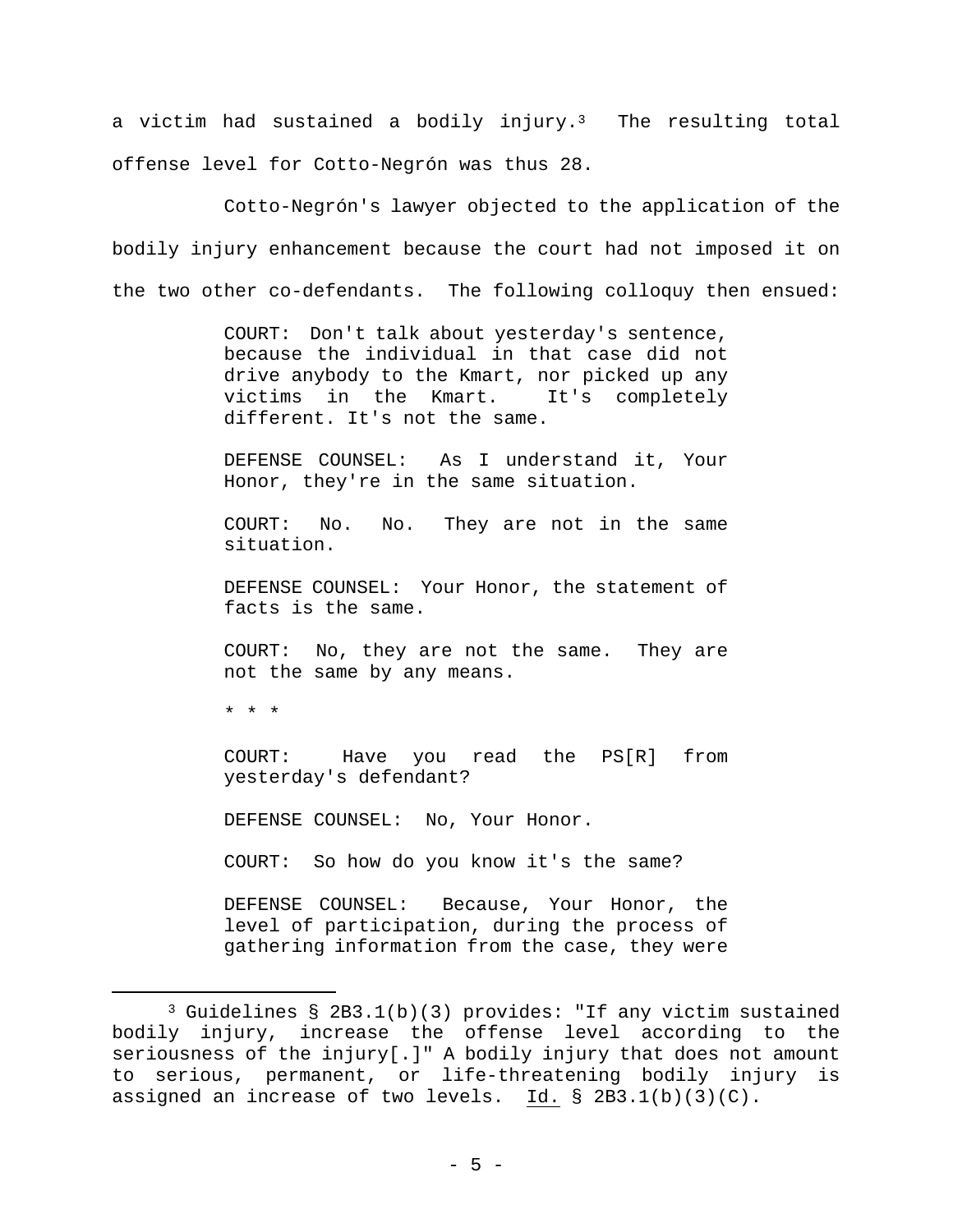in the same exact position as to level of participation.

COURT: They are not in the same level of participation.

\* \* \*

DEFENSE COUNSEL: I'm just saying, Your Honor, here in the PSR, definitely going to the argument of what we understand is the disparity between one defendant and the other, it says that they dropped him off, and they will return to Kmart the next day. So if we have a defendant that did not receive the enhancement that Mr. Cotto is getting, and the participation is the same, there is an issue.

COURT: Your client took the robbers that were going to stay inside the store to the store, and picked them up the next day.

DEFENSE COUNSEL: I understand that.

COURT: The other gentleman did not do that.

DEFENSE COUNSEL: But, Your Honor, his name is right there in the facts.

COURT: He may be there, but that's not what happened.

DEFENSE COUNSEL: Well, the information that we have is they're in the same position, Your Honor.

COURT: That's not what happened.

DEFENSE COUNSEL: And that's our argument.

COURT: Completely different case. . . .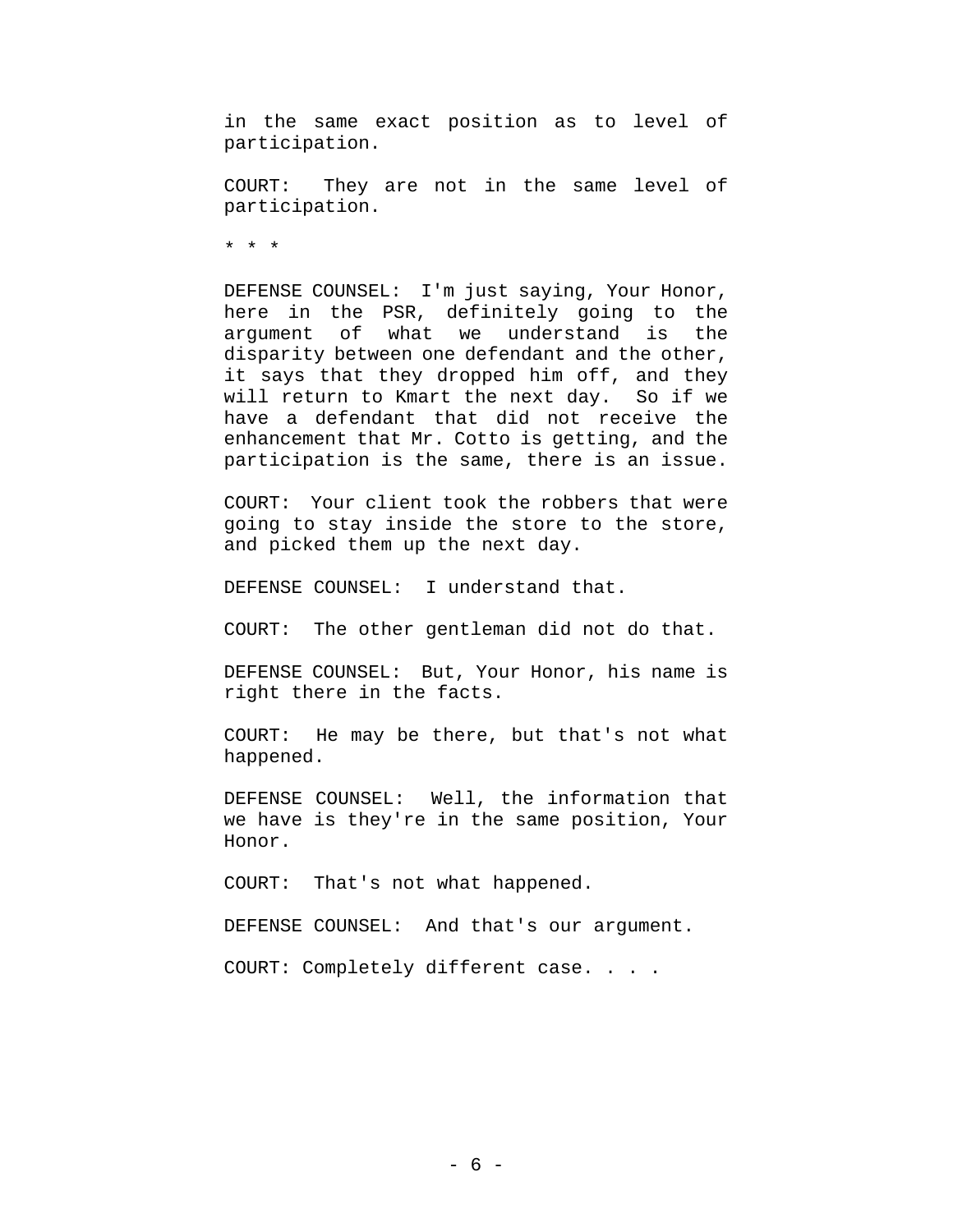The court then sentenced Cotto-Negrón to a prison term of 120 months, near the high end of the Guidelines range for his applicable criminal history category and total offense level.4

Cotto-Negrón timely appealed, arguing that his sentence was procedurally unreasonable because the court relied on clearly erroneous facts, and substantively unreasonable because the court applied the two-level enhancement to him when it declined to apply it to his two identically culpable co-defendants.

**II.**

When examining a district court's discretionary sentencing decisions, our review is "limited to determining whether they are 'reasonable.'" United States v. Ayala-Vazquez, 751 F.3d 1, 29 (1st Cir. 2014) (quoting Gall v. United States, 552 U.S. 38, 46 (2007)). This review is a bifurcated process in which we first determine whether the sentence imposed is procedurally reasonable before turning to its substantive reasonableness. Id.

When examining the procedural reasonableness of a sentence, "we review factual findings for clear error; arguments that the sentencing court erred in interpreting or applying the guidelines de novo; and judgment calls for abuse of discretion simpliciter." United States v. Leahy, 668 F.3d 18, 21 (1st Cir.

 <sup>4</sup> Cotto-Negrón was in Criminal History Category III. Combined with a total offense level of 28, that category results in a sentencing range of 97-121 months of imprisonment.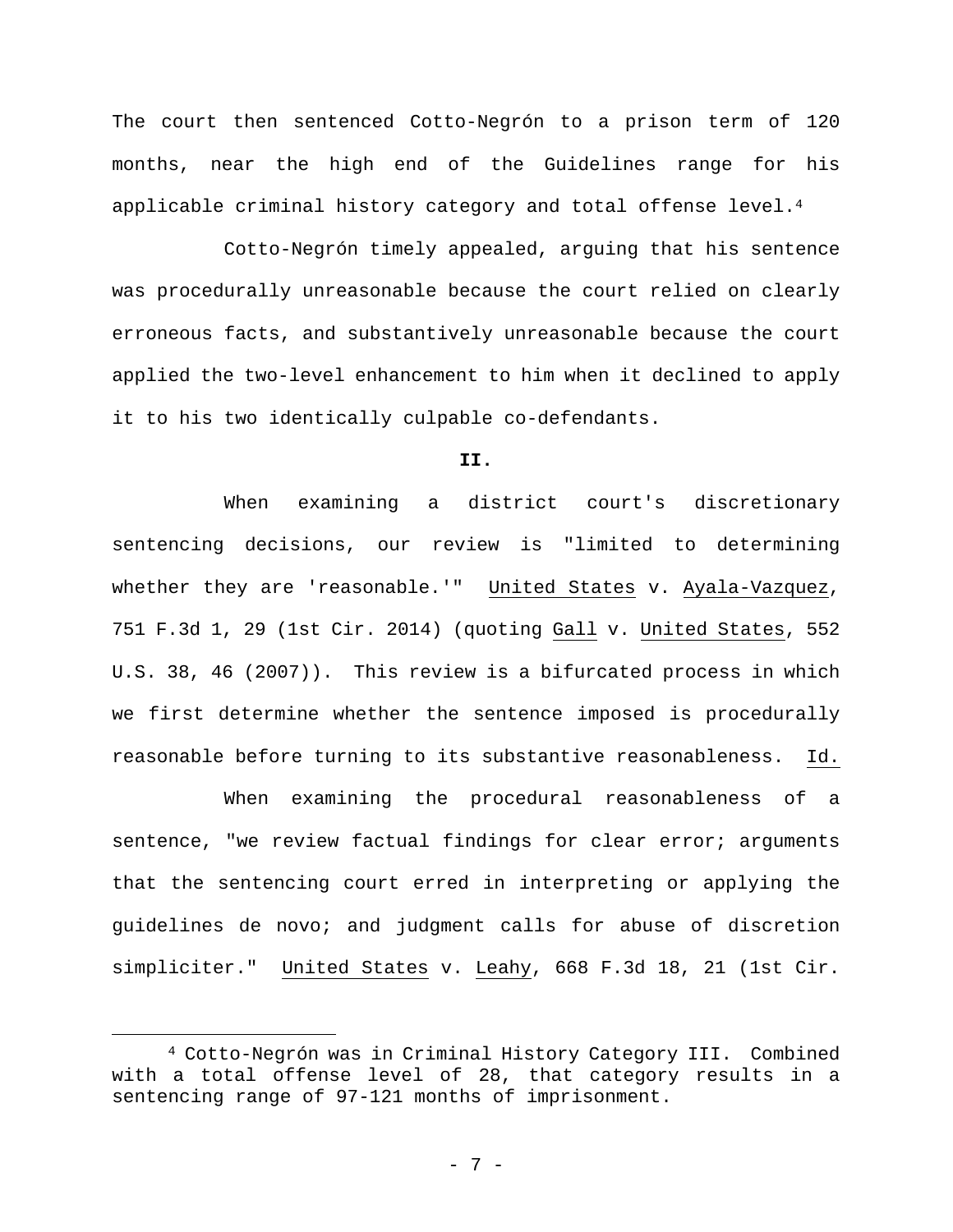2012) (citations omitted). Significant procedural errors include "failing to calculate (or improperly calculating) the Guidelines range, treating the Guidelines as mandatory, failing to consider the [18 U.S.C.] § 3553(a) factors, selecting a sentence based on clearly erroneous facts, or failing to adequately explain the chosen sentence -- including an explanation for any deviation from the Guidelines range." Ayala-Vazquez, 751 F.3d at 29 (alterations in original) (quoting Gall, 552 U.S. at 51).

## **III.**

Cotto-Negrón's procedural unreasonableness argument focuses on the district court's decision to impose a two-level enhancement to his offense level under U.S.S.G. § 2B3.1(b)(3)(A). That guideline provides for a two-level increase "[i]f any victim sustained bodily injury" during the course of a robbery. Cotto-Negrón does not contest that a victim of the crime suffered a bodily injury. To the contrary, the injury is acknowledged both in his plea agreement and in his PSR. Instead, he focuses on the facts cited by the district court to justify application of the enhancement in his sentencing but not in the sentencing of codefendants Zambrana-Sierra and Tanco-Moreno.

Cotto-Negrón's attorney argued at the sentencing hearing that the enhancement should not be imposed on his client because the district court did not apply it the previous day when sentencing Zambrana-Sierra. The district court admonished him,

- 8 -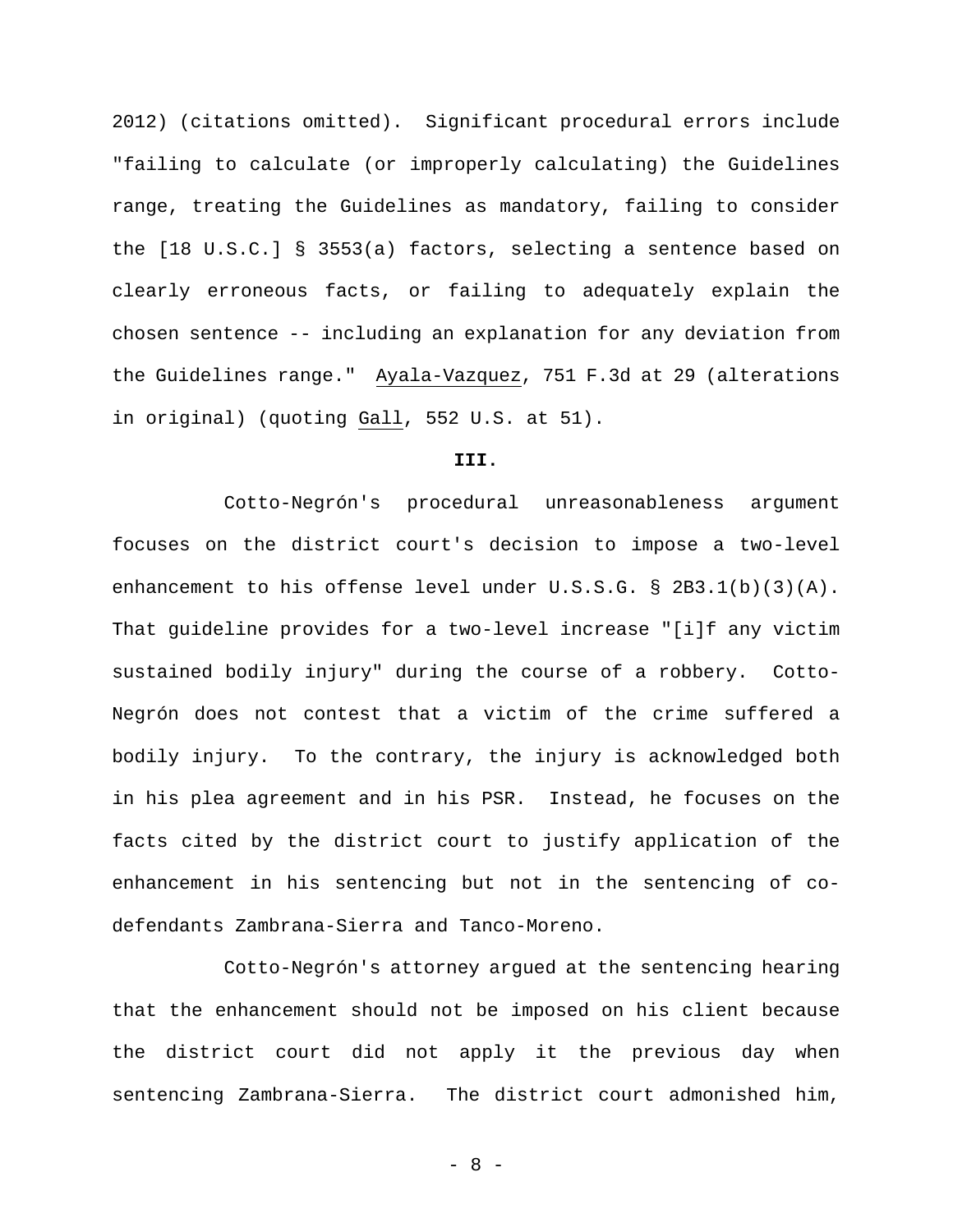stating that Zambrana-Sierra was less culpable because, unlike Cotto-Negrón, he "did not drive anybody to the Kmart, nor picked up any victims in the Kmart" and that "[i]t's completely different. It's not the same." When Cotto-Negrón's attorney attempted to point out to the district court that the co-defendants' plea agreements described identical factual circumstances, the court responded "No. No. They are not in the same situation." The judge asserted on the record no fewer than eight times that Cotto-Negrón's role in the crime was factually distinct from Zambrana-Sierra's.5

We find no basis in the record for the court's conclusion that Cotto-Negrón played a role in the Kmart robbery different from that of Zambrana-Sierra and Tanco-Moreno. All three plea agreements and at least two of the PSRs (i.e., Cotto-Negrón's and Zambrana-Sierra's), see supra note 1, reported the exact same facts about the robbery and depicted identical roles for each defendant. The district court cited no evidence in the record showing, for example, that Cotto-Negrón was the driver of the vehicle that

 <sup>5</sup> The district court also implied that Cotto-Negrón's attorney was wrong to compare his client's criminal culpability to Zambrana-Sierra's culpability because Cotto-Negrón's attorney was not privy to Zambrana-Sierra's PSR and could not know if the factual circumstances were the same for both defendants. For purposes of this appeal, we granted Cotto-Negrón's attorney access to the relevant portions of Zambrana-Sierra's PSR and note that both defendants' PSRs indeed contain identical language regarding their respective roles in the San Patricio robbery.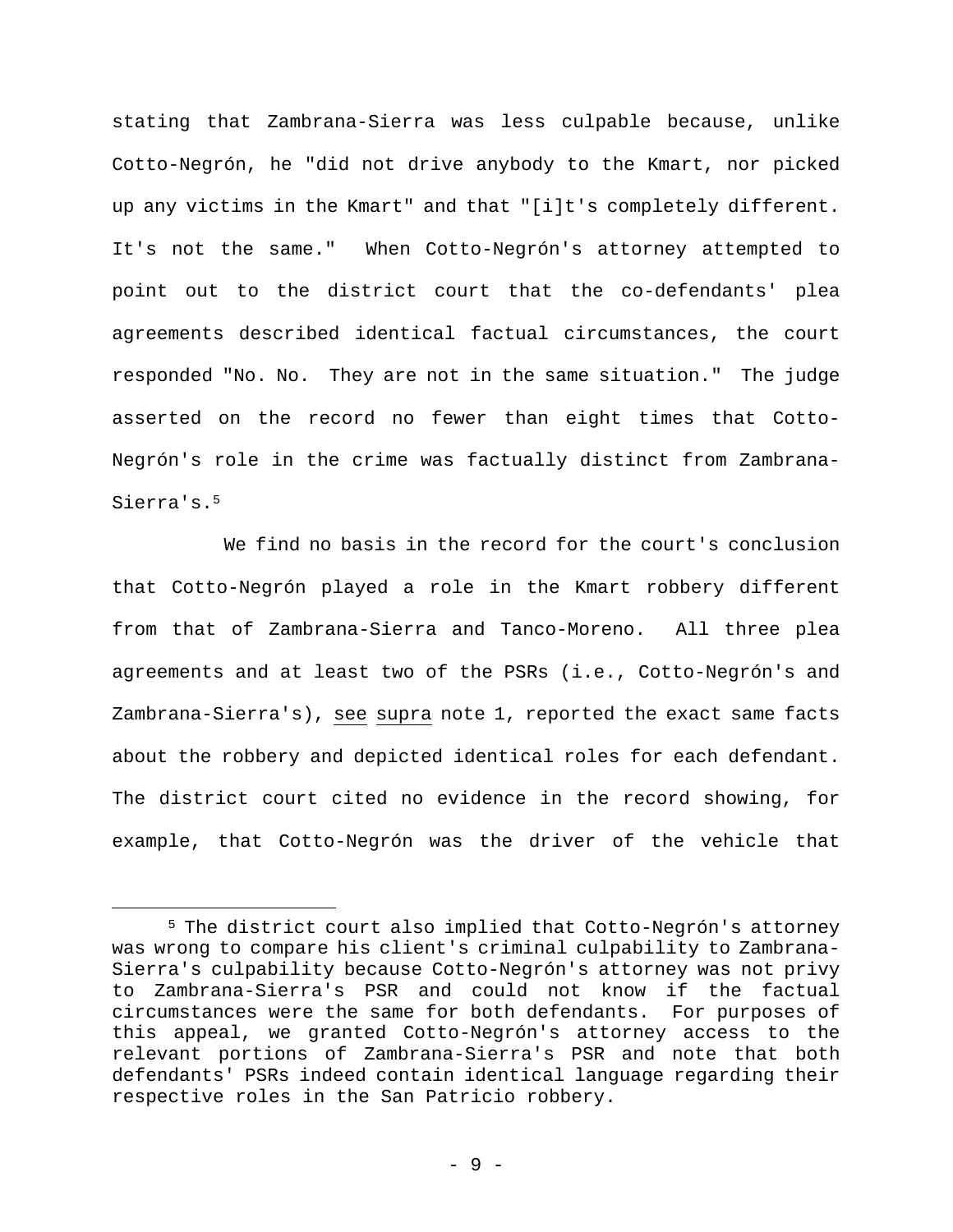dropped Velazquez-Fontanez at the Kmart. We find no such evidence in the record, either. The court thus clearly erred in ascribing a different level of culpability to Cotto-Negrón on the basis of his role in the offense.

Cotto-Negrón argues before us that because his sentence hinged upon clearly erroneous facts, it was procedurally unreasonable and cannot stand. In response, the government insists that even if there are no factual differences between Cotto-Negrón's culpability and that of his two co-defendants, his claimed entitlement to resentencing is foreclosed by our decision in United States v. Kneeland, 148 F.3d 6 (1st Cir. 1998). In Kneeland, the defendant challenged the application of a Guidelines enhancement for his role as an organizer in a mail fraud and money laundering scheme, arguing that he was no more culpable than a co-defendant who did not receive the role enhancement. Id. at 16. Although we noted circumstantial differences between Kneeland, who received the enhancement, and the co-defendant who did not, we also offered the following observation: "Even if we were to assume that [the co-defendant's] role in the [crime] was commensurate with Kneeland's, this argument, without more, would not provide a basis for overturning the enhancement." Id. The government argues that because it is undisputed that the victim at the San Patricio Kmart sustained a bodily injury and that Cotto-Negrón's guideline sentencing range was calculated accurately, he is no different

- 10 -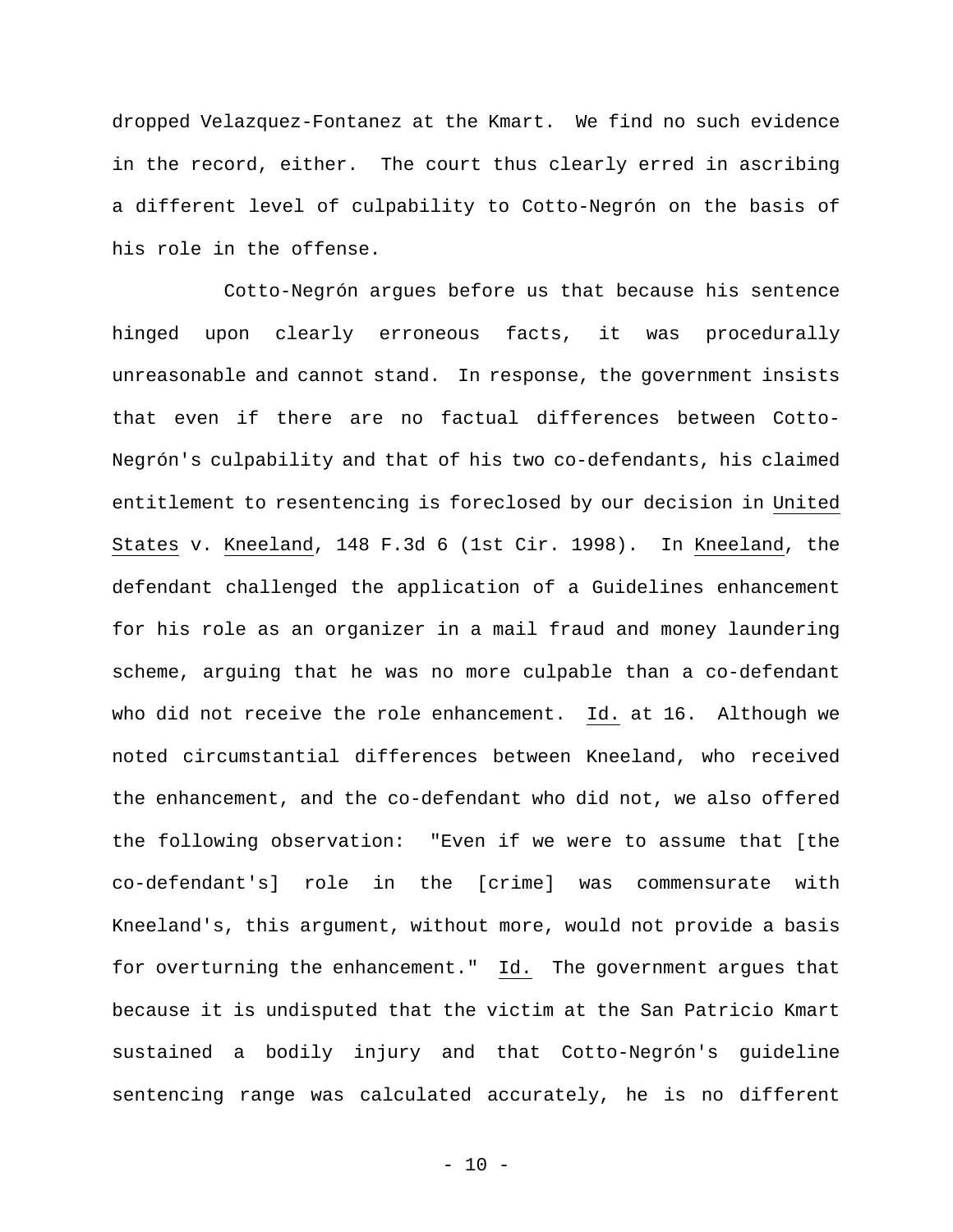from the defendant in Kneeland, and that case requires us to affirm his sentence.

The government, however, has misapplied the holding of Kneeland to the facts of this case. There, the defendant asserted that a role enhancement was inapplicable based on the facts of the crime. Here, the question is not whether the enhancement is factually supportable, but whether it was procedurally reasonable to apply the enhancement -- and hence impose a sentence -- based on the district court's clearly erroneous assumption that Cotto-Negrón was more culpable than his co-defendants. Well established precedent instructs that it was not. Even if the district court could have applied the enhancement to Cotto-Negrón despite its decision not to apply it to his co-defendants, a matter on which we take no view, it may not justify that difference based upon clearly erroneous facts. See Ayala-Vazquez, 751 F.3d at 29 (holding that "selecting a sentence based on clearly erroneous facts" constitutes a "significant procedural error" (quoting Gall, 552 U.S. at 51)); see also United States v. Rodriguez-Melendez, 828 F.3d 35, 40 (1st Cir. 2006) ("To protect the fairness and integrity of the sentencing process, the district court should impose a sentence . . . based on a correct view of the facts.").

In sum, the district court committed a clear error when it insisted without factual support that Cotto-Negrón was more culpable in the commission of the San Patricio Kmart robbery than

- 11 -